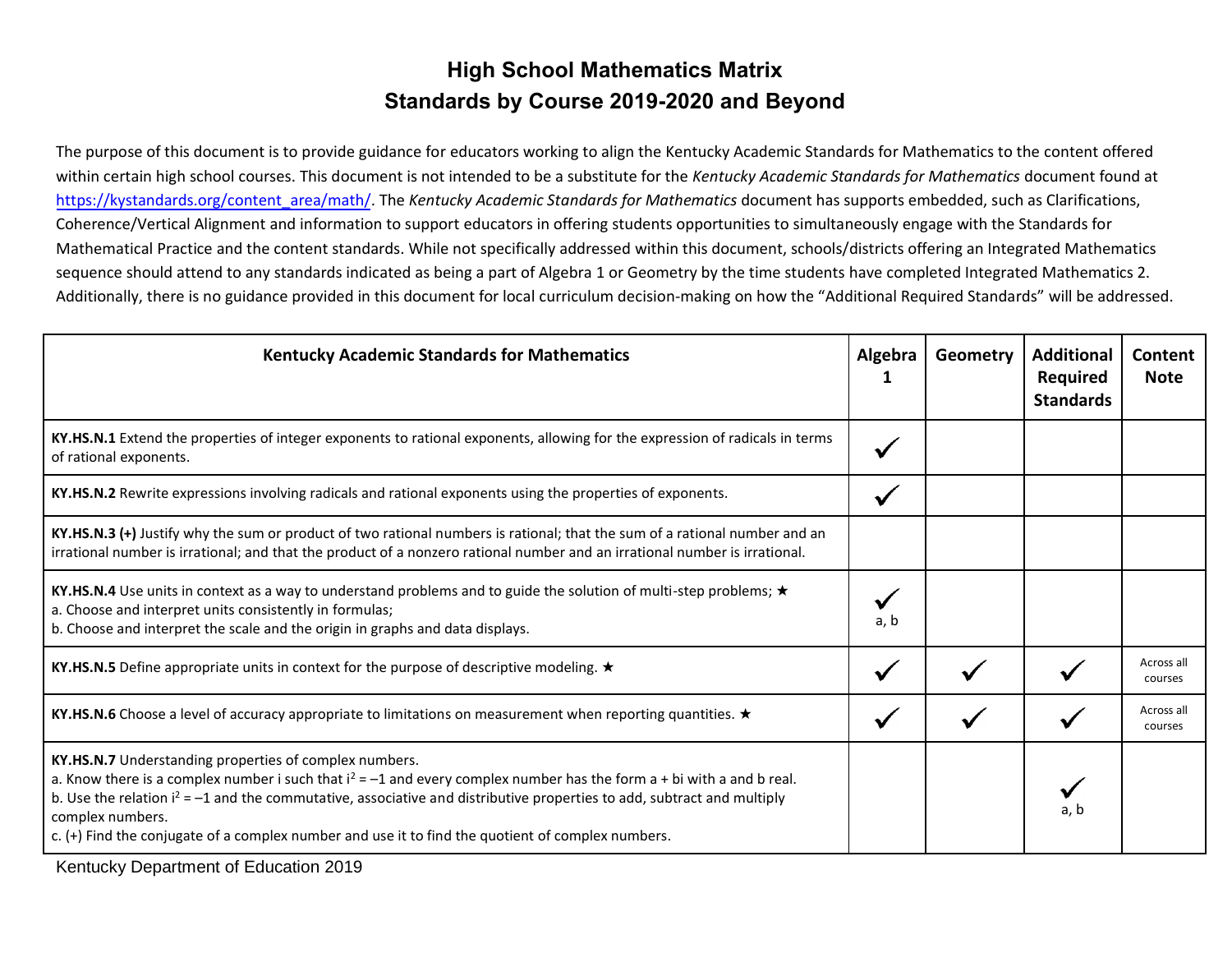| <b>Kentucky Academic Standards for Mathematics</b>                                                                                                                                                                                                                                                                                                                                                                                                                                                                                                                                                                                                                                                                                                                                                                                                                                                                                                                                                                                                                                                                           | Algebra<br>1 | Geometry | <b>Additional</b><br><b>Required</b><br><b>Standards</b> | Content<br><b>Note</b> |
|------------------------------------------------------------------------------------------------------------------------------------------------------------------------------------------------------------------------------------------------------------------------------------------------------------------------------------------------------------------------------------------------------------------------------------------------------------------------------------------------------------------------------------------------------------------------------------------------------------------------------------------------------------------------------------------------------------------------------------------------------------------------------------------------------------------------------------------------------------------------------------------------------------------------------------------------------------------------------------------------------------------------------------------------------------------------------------------------------------------------------|--------------|----------|----------------------------------------------------------|------------------------|
| KY.HS.N.8 (+) Understanding representations of complex numbers using the complex plane.<br>a. Represent complex numbers on the complex plane in rectangular and polar form (including real and imaginary numbers)<br>and explain why the rectangular and polar forms of a given complex number represent the same number.<br>b. Represent addition, subtraction, multiplication, modulus and conjugation of complex numbers geometrically on the<br>complex plane; use properties of this representation for computation.<br>c. Calculate the distance between numbers in the complex plane as the modulus of the difference and the midpoint of a<br>segment as the average of the numbers at its endpoints.                                                                                                                                                                                                                                                                                                                                                                                                                |              |          |                                                          |                        |
| KY.HS.N.9 Solve quadratic equations with real coefficients that have complex solutions.                                                                                                                                                                                                                                                                                                                                                                                                                                                                                                                                                                                                                                                                                                                                                                                                                                                                                                                                                                                                                                      |              |          |                                                          |                        |
| KY.HS.N.10 (+) Extend polynomial identities to the complex numbers.                                                                                                                                                                                                                                                                                                                                                                                                                                                                                                                                                                                                                                                                                                                                                                                                                                                                                                                                                                                                                                                          |              |          |                                                          |                        |
| KY.HS.N.11 (+) Know the Fundamental Theorem of Algebra; show that it is true for quadratic polynomials.                                                                                                                                                                                                                                                                                                                                                                                                                                                                                                                                                                                                                                                                                                                                                                                                                                                                                                                                                                                                                      |              |          |                                                          |                        |
| KY.HS.N.12 (+) Understand and apply properties of vectors.<br>a. Recognize vector quantities as having both magnitude and direction. Represent vector quantities by directed line<br>segments and use appropriate symbols for vectors and their magnitudes.<br>b. Find the components of a vector by subtracting the coordinates of an initial point from the coordinates of a terminal<br>point.<br>c. Solve problems involving velocity and other quantities that can be represented by vectors.                                                                                                                                                                                                                                                                                                                                                                                                                                                                                                                                                                                                                           |              |          |                                                          |                        |
| KY.HS.N.13 (+) Perform operations with vectors (addition, subtraction and multiplication by a scalar).<br>a. Add vectors end-to-end, component-wise and by the parallelogram rule. Understand that the magnitude of a sum of two<br>vectors is typically not the sum of the magnitudes.<br>b. Given two vectors in magnitude and direction form, determine the magnitude and direction of their sum.<br>c. Understand vector subtraction $v - w$ as $v + (-w)$ , where $-w$ is the additive inverse of w, with the same magnitude as w and<br>pointing in the opposite direction. Represent vector subtraction graphically by connecting the tips in the appropriate order<br>and perform vector subtraction component-wise.<br>d. Represent scalar multiplication graphically by scaling vectors and possibly reversing their direction; perform scalar<br>multiplication component-wise.<br>e. b. Compute the magnitude of a scalar multiple cv using $  cv   =  c v$ . Compute the direction of cv knowing that when<br>$ c v \neq 0$ , the direction of cv is either along v (for $c > 0$ ) or against v (for $c < 0$ ). |              |          |                                                          |                        |
| KY.HS.N.14 Use matrices to represent and manipulate data.                                                                                                                                                                                                                                                                                                                                                                                                                                                                                                                                                                                                                                                                                                                                                                                                                                                                                                                                                                                                                                                                    |              |          |                                                          |                        |
| KY.HS.N.15 Perform operations with matrices.                                                                                                                                                                                                                                                                                                                                                                                                                                                                                                                                                                                                                                                                                                                                                                                                                                                                                                                                                                                                                                                                                 |              |          |                                                          |                        |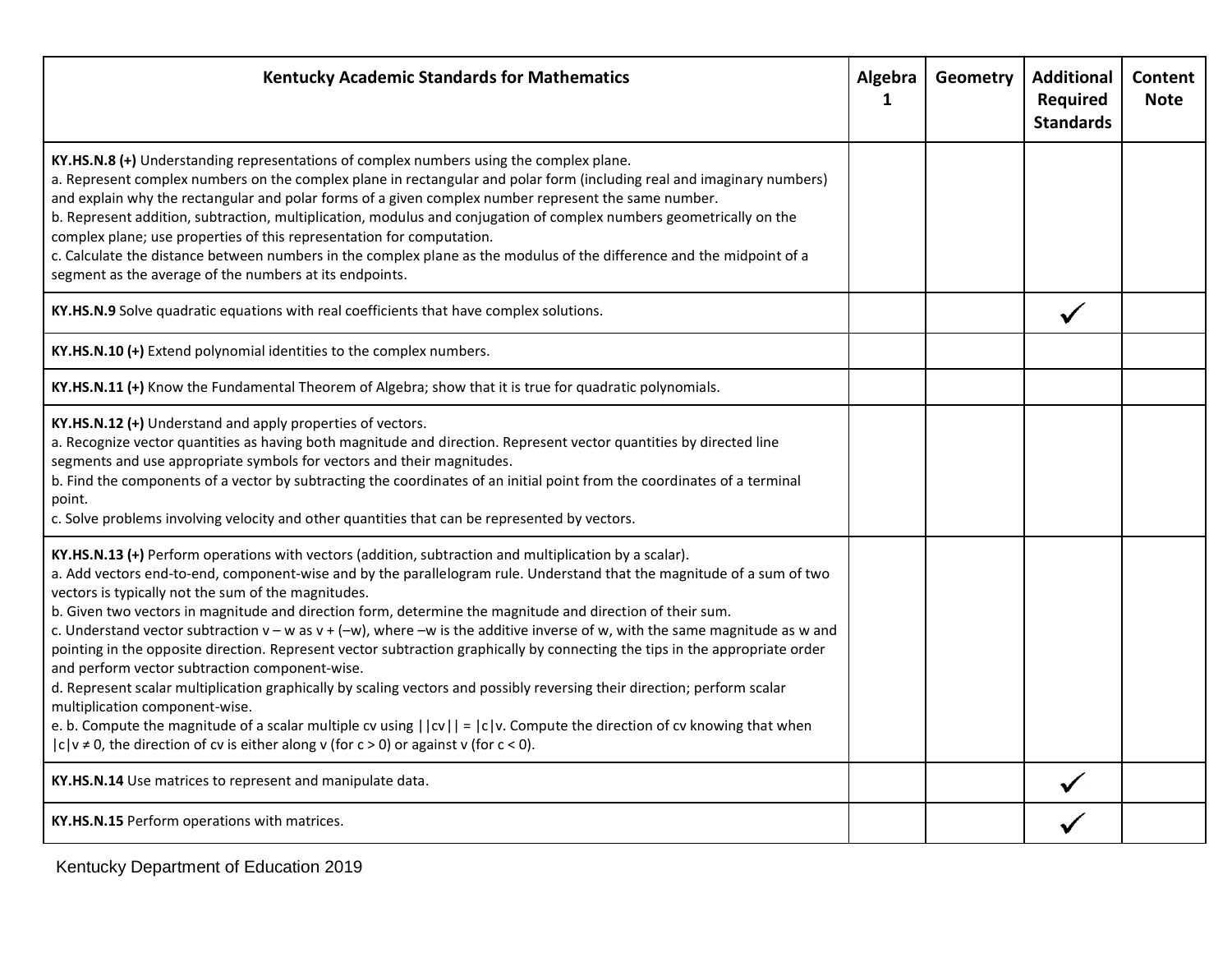| <b>Kentucky Academic Standards for Mathematics</b>                                                                                                                                                                                                                                                                                                                                                                                                                                                                                                                                                                                                                                              | Algebra<br>1 | Geometry | <b>Additional</b><br>Required<br><b>Standards</b> | Content<br><b>Note</b>                                                                 |
|-------------------------------------------------------------------------------------------------------------------------------------------------------------------------------------------------------------------------------------------------------------------------------------------------------------------------------------------------------------------------------------------------------------------------------------------------------------------------------------------------------------------------------------------------------------------------------------------------------------------------------------------------------------------------------------------------|--------------|----------|---------------------------------------------------|----------------------------------------------------------------------------------------|
| a. Add, subtract and multiply matrices of appropriate dimensions.<br>b. Multiply matrices by scalars to produce new matrices.                                                                                                                                                                                                                                                                                                                                                                                                                                                                                                                                                                   |              |          | a, b                                              |                                                                                        |
| KY.HS.N.16 (+) Understand properties of square and identity matrices.<br>a. Understand that, unlike multiplication of numbers, matrix multiplication for square matrices is not a commutative<br>operation, but still satisfies the associative and distributive properties.<br>b. Understand that the zero and identity matrices play a role in matrix addition and multiplication similar to the role of 0 and<br>1 in the real numbers. The determinant of a square matrix is nonzero if and only if the matrix has a multiplicative inverse.<br>c. Work with $2 \times 2$ matrices as transformations of the plane and interpret the absolute value of the determinant in terms of<br>area. |              |          |                                                   |                                                                                        |
| KY.HS.N.17 (+) Multiply a vector (regarded as a matrix with one column) by a matrix of suitable dimensions to produce<br>another vector. Work with matrices as transformations of vectors.                                                                                                                                                                                                                                                                                                                                                                                                                                                                                                      |              |          |                                                   |                                                                                        |
| KY.HS.A.1 interpret expressions that represent a quantity in terms of its context. $\star$<br>a. Interpret parts of an expression, such as terms, factors and coefficients.<br>b. Interpret complicated expressions, given a context, by viewing one or more of their parts as a single entity.                                                                                                                                                                                                                                                                                                                                                                                                 | a, b         |          |                                                   | Algebra 1<br>focuses on<br>linear.<br>quadratic,<br>and<br>exponential<br>expressions. |
| KY.HS.A.2 Use the structure of an expression to identify ways to rewrite it and consistently look for opportunities to rewrite<br>expressions in equivalent forms.                                                                                                                                                                                                                                                                                                                                                                                                                                                                                                                              |              |          |                                                   |                                                                                        |
| KY.HS.A.3 Choose and produce an equivalent form of an expression to reveal and explain properties of the quantity<br>represented by the expression. $\star$<br>a. Write the standard form of a given polynomial and identify the terms, coefficients, degree, leading coefficient and<br>constant term.<br>b. Factor a quadratic expression to reveal the zeros of the function it defines.<br>c. Use the properties of exponents to rewrite exponential expressions.<br>d. (+) Complete the square in a quadratic expression to reveal the maximum or minimum value of the function it defines.                                                                                                | a, b, c      |          |                                                   |                                                                                        |
| KY.HS.A.4 (+) Derive the formula for the sum of a finite geometric series (when the common ratio is not 1) and use the<br>formula to solve problems. ★                                                                                                                                                                                                                                                                                                                                                                                                                                                                                                                                          |              |          |                                                   |                                                                                        |
| KY.HS.A.5 Add, subtract and multiply polynomials.                                                                                                                                                                                                                                                                                                                                                                                                                                                                                                                                                                                                                                               |              |          |                                                   |                                                                                        |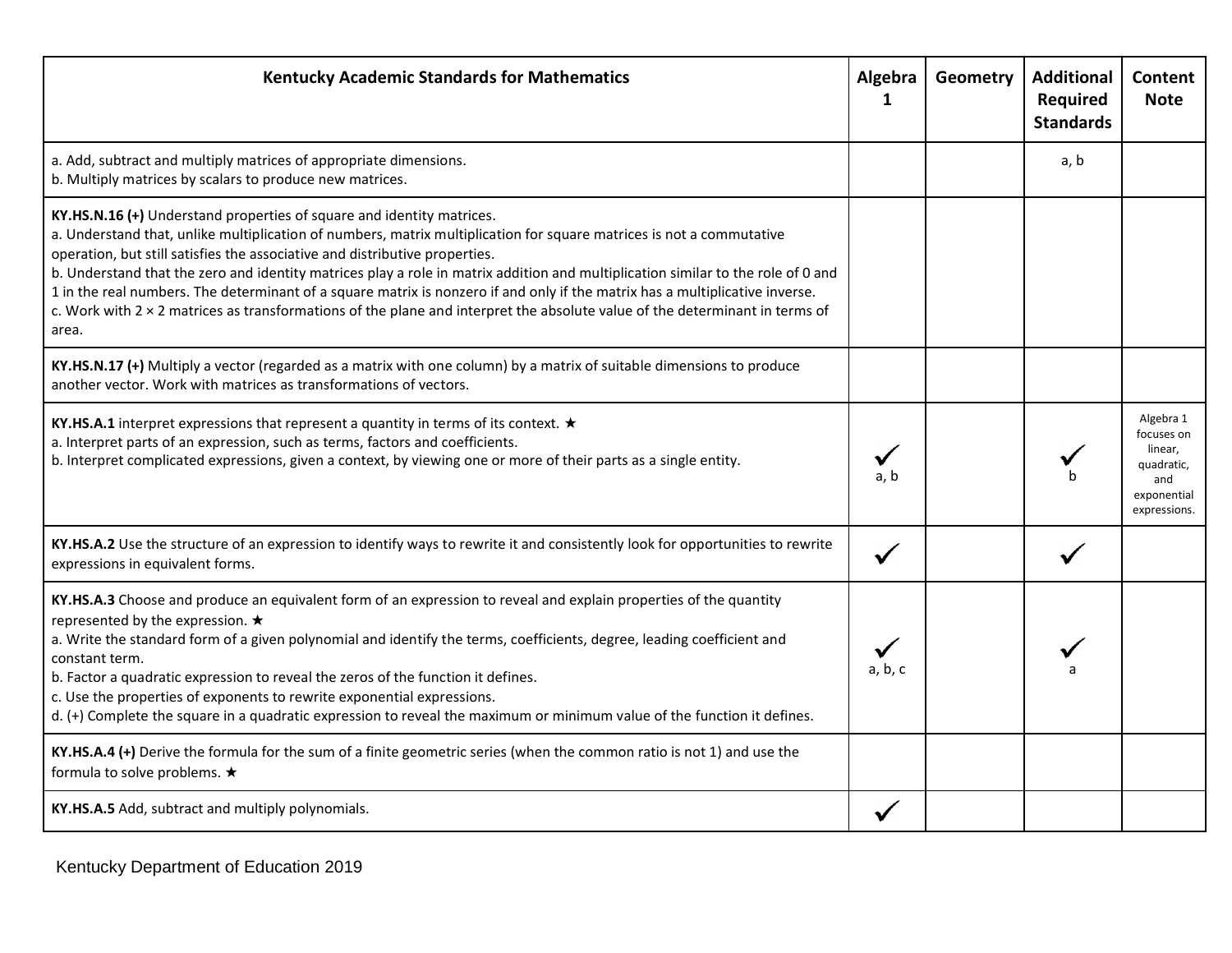| <b>Kentucky Academic Standards for Mathematics</b>                                                                                                                                                                                 | Algebra<br>1 | Geometry | <b>Additional</b><br>Required<br><b>Standards</b> | Content<br><b>Note</b>                                                                                      |
|------------------------------------------------------------------------------------------------------------------------------------------------------------------------------------------------------------------------------------|--------------|----------|---------------------------------------------------|-------------------------------------------------------------------------------------------------------------|
| KY.HS.A.6 (+) Know and apply the Remainder Theorem.                                                                                                                                                                                |              |          |                                                   |                                                                                                             |
| KY.HS.A.7 Identify roots of polynomials when suitable factorizations are available. Know these roots become the zeros (x-<br>intercepts) for the corresponding polynomial function.                                                |              |          |                                                   | Algebra 1<br>focuses on<br>1st and 2nd<br>degree<br>polynomials.                                            |
| KY.HS.A.8 (+) Prove polynomial identities and use them to describe numerical relationships.                                                                                                                                        |              |          |                                                   |                                                                                                             |
| KY.HS.A.9 (+) Know and apply the Binomial Theorem for the expansion of $(x + y)^n$ in powers of x and y for a positive integer<br>n, where x and y are any numbers, with coefficients determined for example by Pascal's Triangle. |              |          |                                                   |                                                                                                             |
| KY.HS.A.10 (+) Rewrite simple rational expressions in different forms.                                                                                                                                                             |              |          |                                                   |                                                                                                             |
| KY.HS.A.11 (+) Add, subtract, multiply and divide rational algebraic expressions.                                                                                                                                                  |              |          |                                                   |                                                                                                             |
| KY.HS.A.12 Create equations and inequalities in one variable and use them to solve problems.                                                                                                                                       |              |          |                                                   | Algebra 1<br>focuses on<br>linear,<br>quadratic,<br>and<br>exponential<br>equations<br>and<br>inequalities. |
| KY.HS.A.13 Create equations in two or more variables to represent relationships between quantities; graph equations on<br>coordinate axes with labels and scales.                                                                  |              |          |                                                   | Algebra 1<br>focuses on<br>linear,<br>quadratic,<br>and<br>exponential<br>equations.                        |
| KY.HS.A.14 Create a system of equations or inequalities to represent constraints within a modeling context. Interpret the<br>solution(s) to the corresponding system as viable or nonviable options within the context.            |              |          |                                                   | Algebra 1<br>focuses on<br>linear<br>systems of<br>equations or<br>inequalities.                            |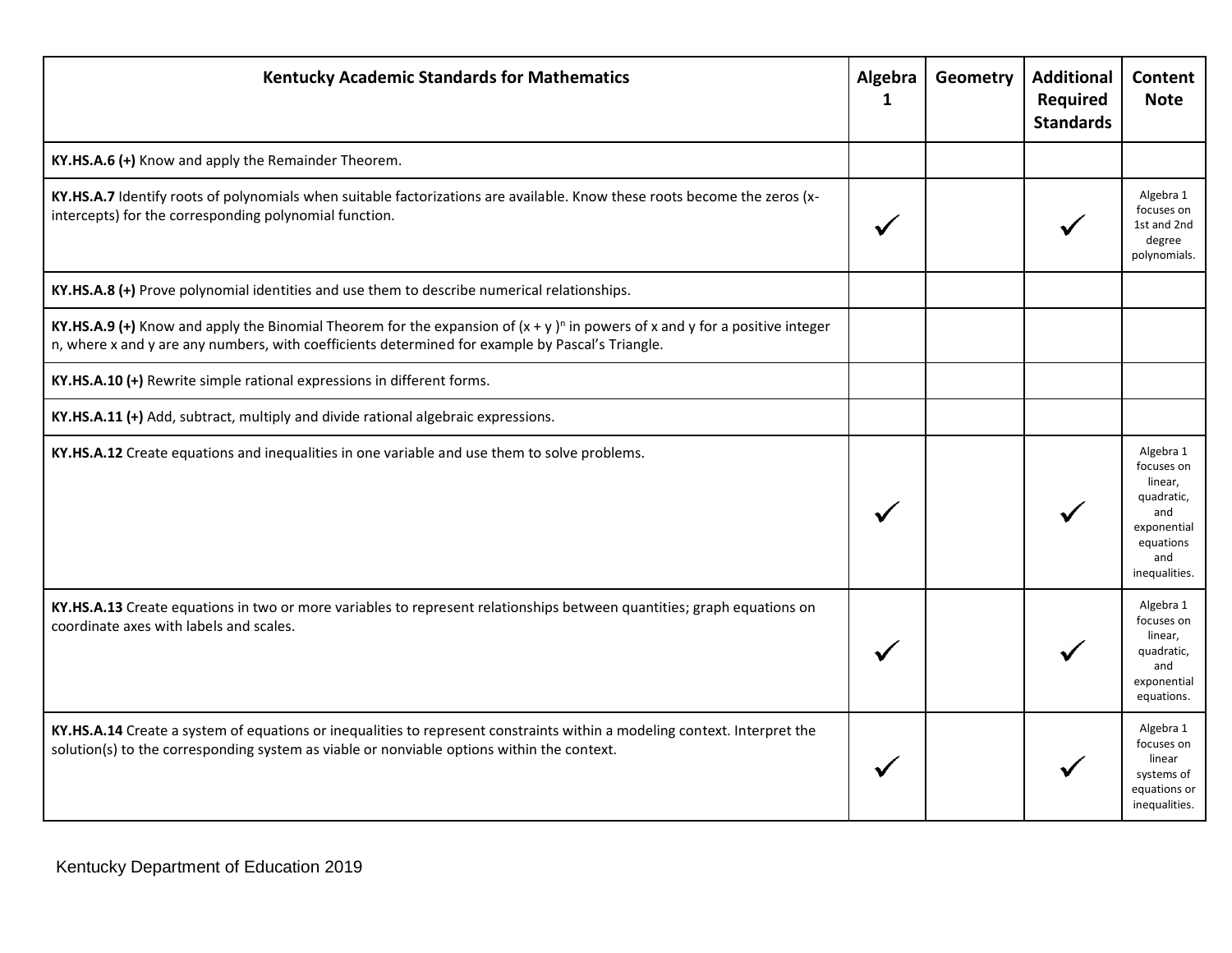| <b>Kentucky Academic Standards for Mathematics</b>                                                                                                                                                                                                                                                                                                                                                                                                                                                                                                                                                                    | Algebra<br>$\mathbf{1}$ | Geometry | <b>Additional</b><br>Required<br><b>Standards</b> | Content<br><b>Note</b>                                                |
|-----------------------------------------------------------------------------------------------------------------------------------------------------------------------------------------------------------------------------------------------------------------------------------------------------------------------------------------------------------------------------------------------------------------------------------------------------------------------------------------------------------------------------------------------------------------------------------------------------------------------|-------------------------|----------|---------------------------------------------------|-----------------------------------------------------------------------|
| KY.HS.A.15 Rearrange formulas to solve a literal equation, highlighting a quantity of interest, using the same reasoning as in<br>solving equations.                                                                                                                                                                                                                                                                                                                                                                                                                                                                  |                         |          |                                                   | Algebra 1<br>focuses on<br>first degree<br>formulas.                  |
| KY.HS.A.16 Understand each step in solving a simple equation as following from the equality of numbers asserted at the<br>previous step, starting from the assumption that the original equation has a solution. Construct a viable argument to justify a<br>solution method.                                                                                                                                                                                                                                                                                                                                         |                         |          |                                                   |                                                                       |
| KY.HS.A.17 Solve and justify equations in one variable. Justify the solutions and give examples showing how extraneous<br>solutions may arise.<br>a. Solve rational equations written as proportions in one variable.<br>b. Solve radical equations in one variable.                                                                                                                                                                                                                                                                                                                                                  |                         |          | a, b                                              | Including<br>equations<br>involving<br>rational<br>exponents          |
| KY.HS.A.18 Solve linear equations and inequalities in one variable, including literal equations with coefficients represented<br>by letters.                                                                                                                                                                                                                                                                                                                                                                                                                                                                          |                         |          |                                                   |                                                                       |
| KY.HS.A.19 Solve quadratic equations in one variable.<br>a. Solve quadratic equations by taking square roots, the quadratic formula and factoring, as appropriate to the initial form of<br>the equation. Recognize when the quadratic formula gives complex solutions and write them as a $\pm$ bi for real numbers a and<br>b.<br>b. (+) Use the method of completing the square to transform any quadratic equation in x into an equation of the form $(x - p)$<br>$2 = q$ that has the same solutions. Derive the quadratic formula from this form.<br>c. (+) Solve quadratic equations by completing the square. | a                       |          |                                                   | Algebra 1<br>focuses on<br>part a, but<br>only the first<br>sentence. |
| KY.HS.A.20 Solve systems of linear equations in two variables.<br>a. Understand a system of two equations in two variables has the same solution as a new system formed by replacing one of<br>the original equations with an equivalent equation.<br>b. Solve systems of linear equations with graphs, substitution and elimination, focusing on pairs of linear equations in two<br>variables.                                                                                                                                                                                                                      | a, b                    |          |                                                   |                                                                       |
| KY.HS.A.21 Solve a simple system consisting of a linear equation and a quadratic equation in two variables algebraically and<br>graphically.                                                                                                                                                                                                                                                                                                                                                                                                                                                                          |                         |          |                                                   |                                                                       |
| KY.HS.A.22 (+) Use matrices to solve a system of equations.<br>a. Represent a system of linear equations as a single matrix equation in a vector variable.<br>b. Find the inverse of a matrix if it exists.<br>c. Use matrices to solve systems of linear equations (using technology for matrices of dimension $3 \times 3$ or greater).                                                                                                                                                                                                                                                                             |                         |          |                                                   |                                                                       |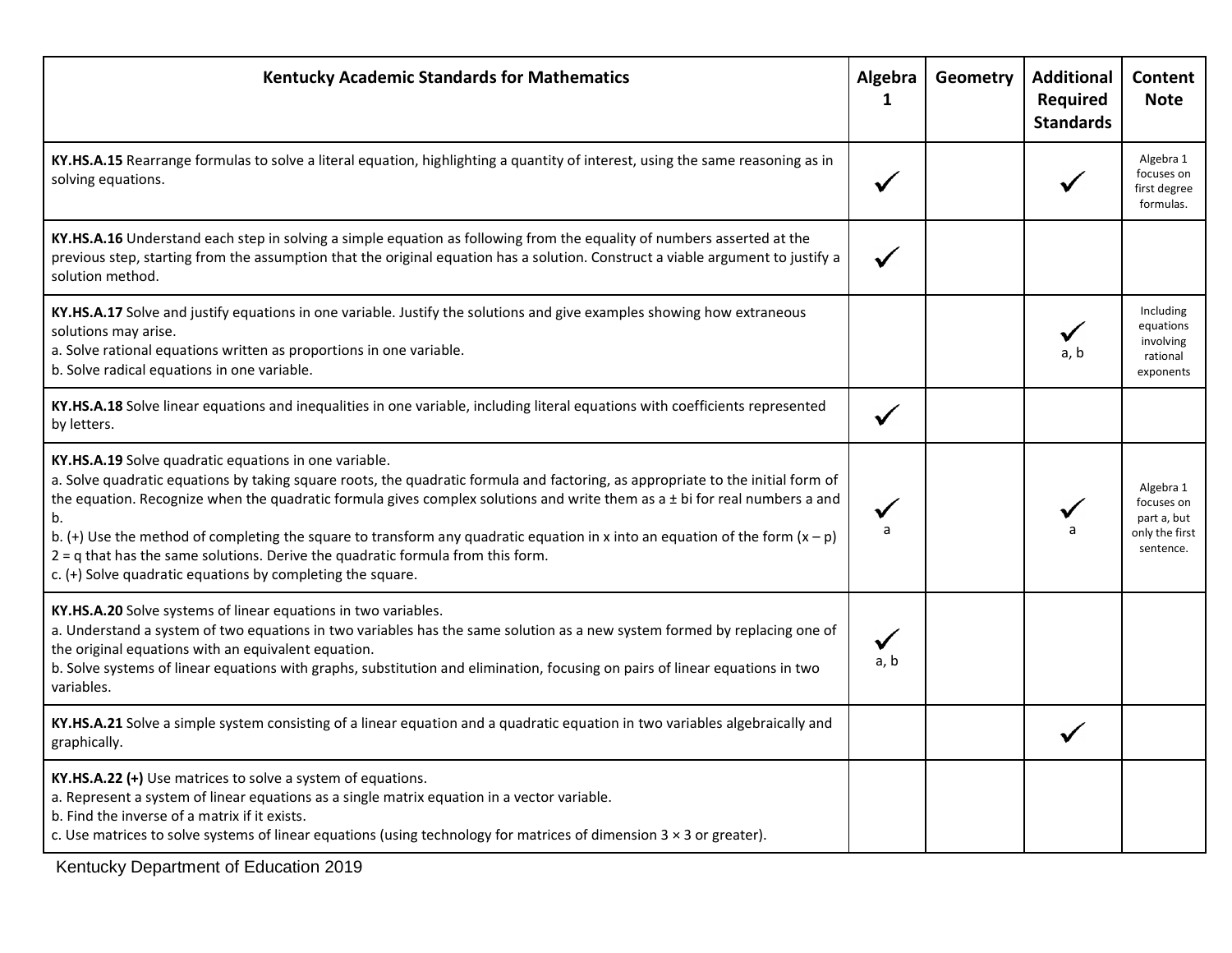| <b>Kentucky Academic Standards for Mathematics</b>                                                                                                                                                                                                                                                                                                                                                                                                                                                                                                                                                                                                                                                                                                                                                                                                                                                                                                                                                                                                                                                                                    | Algebra<br>1 | Geometry | <b>Additional</b><br>Required<br><b>Standards</b> | Content<br><b>Note</b>                                                               |
|---------------------------------------------------------------------------------------------------------------------------------------------------------------------------------------------------------------------------------------------------------------------------------------------------------------------------------------------------------------------------------------------------------------------------------------------------------------------------------------------------------------------------------------------------------------------------------------------------------------------------------------------------------------------------------------------------------------------------------------------------------------------------------------------------------------------------------------------------------------------------------------------------------------------------------------------------------------------------------------------------------------------------------------------------------------------------------------------------------------------------------------|--------------|----------|---------------------------------------------------|--------------------------------------------------------------------------------------|
| KY.HS.A.23 Understand that the graph of an equation in two variables is the set of all its solutions plotted in the coordinate<br>plane.                                                                                                                                                                                                                                                                                                                                                                                                                                                                                                                                                                                                                                                                                                                                                                                                                                                                                                                                                                                              | $\checkmark$ |          |                                                   |                                                                                      |
| KY.HS.A.24 Justify that the solutions of the equations $f(x) = g(x)$ are the x-coordinates of the points where the graphs of y =<br>f(x) and y = g(x) intersect. Find the approximate solutions graphically, using technology or tables. $\star$                                                                                                                                                                                                                                                                                                                                                                                                                                                                                                                                                                                                                                                                                                                                                                                                                                                                                      |              |          |                                                   | Algebra 1<br>focuses on<br>linear<br>systems.                                        |
| KY.HS.A.25 Graph linear inequalities in two variables.<br>a. Graph the solutions to a linear inequality as a half-plane (excluding the boundary in the case of a strict inequality).<br>b. Graph the solution set to a system of linear inequalities as the intersection of the corresponding half-planes.                                                                                                                                                                                                                                                                                                                                                                                                                                                                                                                                                                                                                                                                                                                                                                                                                            | ✔<br>a, b    |          |                                                   |                                                                                      |
| KY.HS.F.1 Understand properties and key features of functions and the different ways functions can be represented.<br>a. Understand that a function from one set (called the domain) to another set (called the range) assigns to each element of<br>the domain exactly one element of the range. If f is a function and x is an element of its domain, then f(x) denotes the output<br>of f corresponding to the input x.<br>b. Using appropriate function notation, evaluate functions for inputs in their domains and interpret statements that use<br>function notation in terms of a context.<br>c. For a function that models a relationship between two quantities, interpret key features of graphs and tables in terms of<br>the quantities and sketch graphs showing key features given a verbal description of the relationship.<br>d. Relate the domain of a function to its graph and, where applicable, to the quantitative relationship it describes.<br>e. Compare properties of two functions each represented in a different way (algebraically, graphically, numerically in tables,<br>or by verbal descriptions). | a, b, c, d,  |          | c, d, e                                           | Algebra 1<br>focuses on<br>linear,<br>quadratic,<br>and<br>exponential<br>functions. |
| KY.HS.F.2 Recognize that arithmetic and geometric sequences are functions, sometimes defined recursively, whose domain<br>is a subset of the integers                                                                                                                                                                                                                                                                                                                                                                                                                                                                                                                                                                                                                                                                                                                                                                                                                                                                                                                                                                                 |              |          |                                                   |                                                                                      |
| KY.HS.F.3 Understand average rate of change of a function over an interval.<br>a. Calculate and interpret the average rate of change of a function (presented symbolically or as a table) over a specified<br>interval.<br>b. Estimate the rate of change from a graph. $\star$                                                                                                                                                                                                                                                                                                                                                                                                                                                                                                                                                                                                                                                                                                                                                                                                                                                       | a. b         |          | a, b                                              | Algebra 1<br>focuses on<br>linear,<br>quadratic,<br>and<br>exponential<br>functions. |
| KY.HS.F.4 Graph functions expressed symbolically and show key features of the graph, with and without using technology<br>(computer, graphing calculator). ★<br>a. Graph linear and quadratic functions and show intercepts, maxima and minima.<br>b. Graph square root, cube root and absolute value functions.                                                                                                                                                                                                                                                                                                                                                                                                                                                                                                                                                                                                                                                                                                                                                                                                                      |              |          | b, c, d                                           |                                                                                      |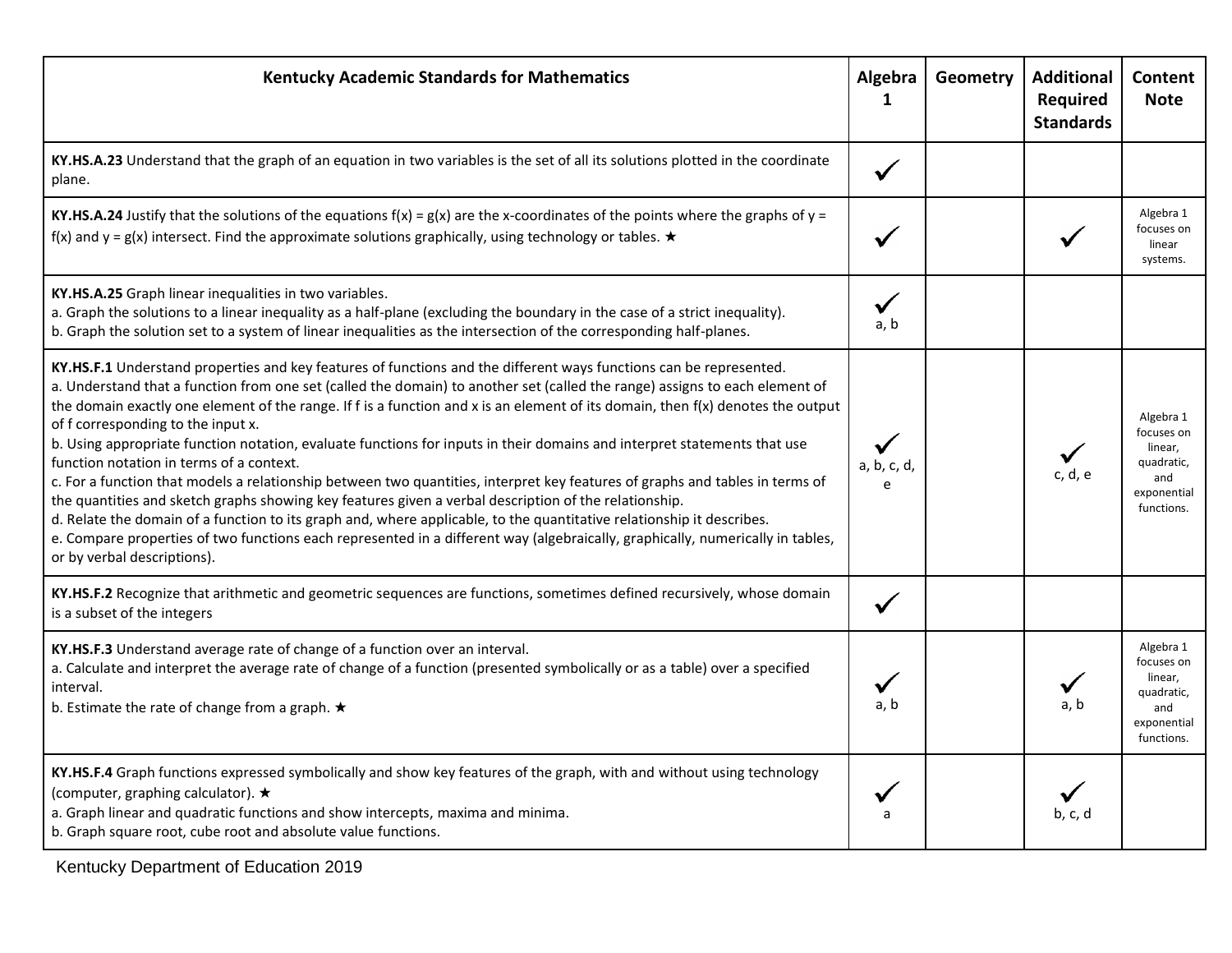| <b>Kentucky Academic Standards for Mathematics</b>                                                                                                                                                                                                                                                                                                                                                                                                                                                        | Algebra<br>1 | Geometry | <b>Additional</b><br>Required<br><b>Standards</b> | Content<br><b>Note</b>                          |
|-----------------------------------------------------------------------------------------------------------------------------------------------------------------------------------------------------------------------------------------------------------------------------------------------------------------------------------------------------------------------------------------------------------------------------------------------------------------------------------------------------------|--------------|----------|---------------------------------------------------|-------------------------------------------------|
| c. Graph polynomial functions, identifying zeros when suitable factorizations are available and showing end behavior.<br>d. Graph exponential and logarithmic functions, showing intercepts and end behavior.<br>e. (+) Graph trigonometric functions, showing period, midline and amplitude.<br>f. (+) Graph piecewise functions, including step functions.<br>g. (+) Graph rational functions, identifying zeros and asymptotes when suitable factorizations are available and showing end<br>behavior. |              |          |                                                   |                                                 |
| KY.HS.F.5 Write a function defined by an expression in different but equivalent forms to reveal and explain different<br>properties of the function.<br>a. Identify zeros, extreme values and symmetry of the graph within the context of a quadratic function.<br>b. Use the properties of exponents to interpret expressions for exponential functions and classify the exponential function as<br>representing growth or decay.                                                                        | a, b         |          |                                                   |                                                 |
| KY.HS.F.6 Write a function that describes a relationship between two quantities. $\star$<br>a. Determine an explicit expression, a recursive process, or steps for calculation from a context.<br>b. Combine standard function types using arithmetic operations.<br>c. (+) Compose functions.                                                                                                                                                                                                            | a, b         |          |                                                   | Algebra 1<br>focuses on<br>linear<br>functions. |
| KY.HS.F.7 Use arithmetic and geometric sequences to model situations and scenarios.<br>a. Use formulas (explicit and recursive) to generate terms for arithmetic and geometric sequences.<br>b. Write formulas to model arithmetic and geometric sequences and apply those formulas in realistic situations. $\star$<br>c. (+) Translate between recursive and explicit formulas.                                                                                                                         | a, b         |          |                                                   |                                                 |
| KY.HS.F.8 Understand the effects of transformations on the graph of a function.<br>a. Identify the effect on the graph of replacing $f(x)$ by $f(x) + k$ , k $f(x)$ , $f(kx)$ and $f(x + k)$ for specific values of k (both positive<br>and negative); find the value of k given the graphs.<br>b. Experiment with cases and illustrate an explanation of the effects on the graph using technology.                                                                                                      |              |          |                                                   |                                                 |
| KY.HS.F.9 Find inverse functions.<br>a. Given the equation of an invertible function, find the inverse.<br>b. (+) Verify by composition that one function is the inverse of another.<br>c. (+) Read values of an inverse function from a graph or a table, given that the function has an inverse.<br>d. (+) Produce an invertible function from a non-invertible function by restricting the domain.                                                                                                     |              |          |                                                   |                                                 |
| KY.HS.F.10 Understand the inverse relationship between exponents and logarithms and use this relationship to solve<br>problems involving logarithms and exponents with the use of technology.                                                                                                                                                                                                                                                                                                             |              |          |                                                   |                                                 |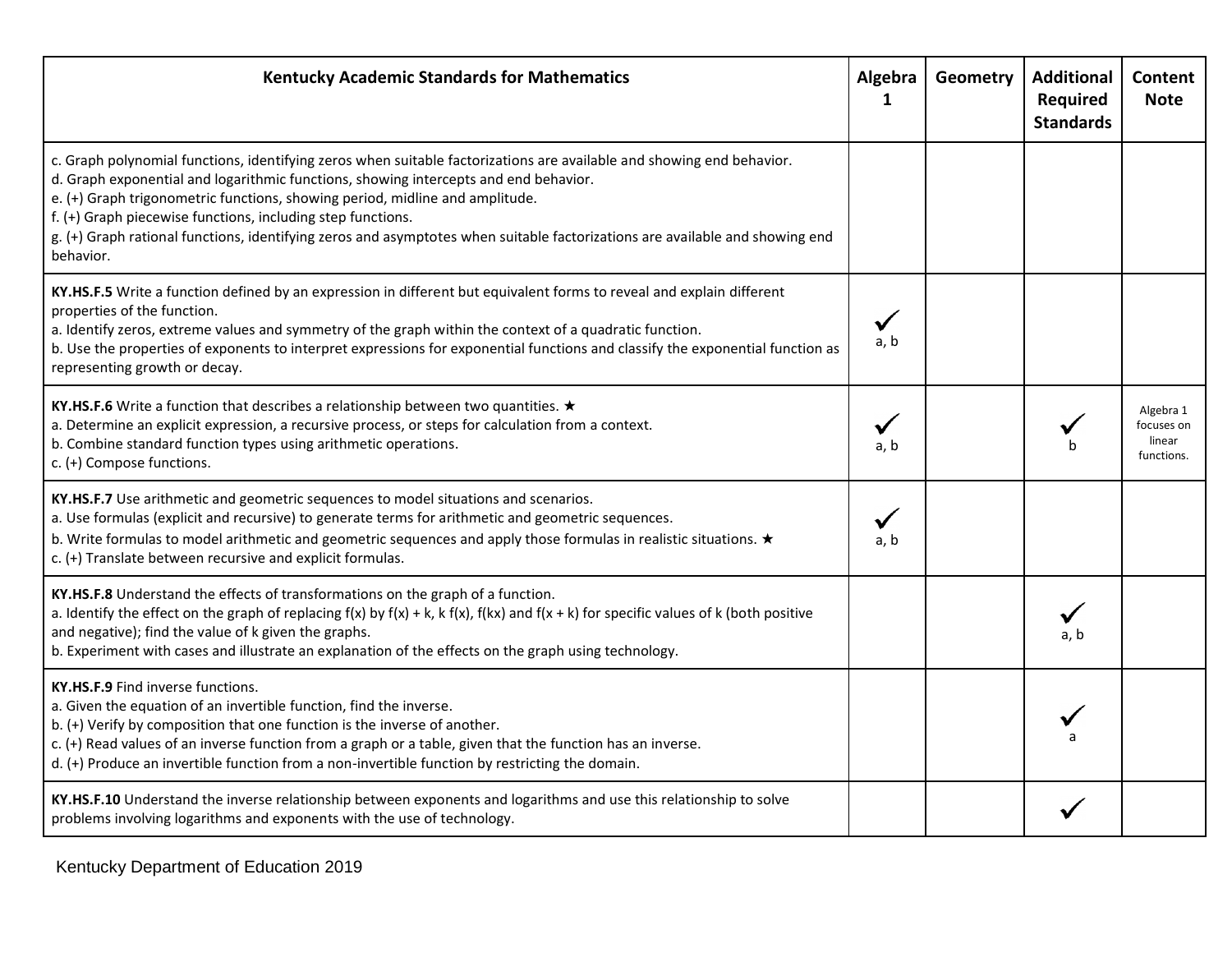| <b>Kentucky Academic Standards for Mathematics</b>                                                                                                                                                                                                                                                                                                                                                                                                                                                                                                                                                                                                                                                           | Algebra<br>1 | Geometry | <b>Additional</b><br>Required<br><b>Standards</b> | Content<br><b>Note</b>                                                                                                                   |
|--------------------------------------------------------------------------------------------------------------------------------------------------------------------------------------------------------------------------------------------------------------------------------------------------------------------------------------------------------------------------------------------------------------------------------------------------------------------------------------------------------------------------------------------------------------------------------------------------------------------------------------------------------------------------------------------------------------|--------------|----------|---------------------------------------------------|------------------------------------------------------------------------------------------------------------------------------------------|
| KY.HS.F.11 Distinguish between situations that can be modeled with linear functions and with exponential functions.<br>a. Recognize and justify that linear functions grow by equal differences over equal intervals and that exponential functions<br>grow by equal factors over equal intervals.<br>b. Recognize situations in which one quantity changes at a constant rate per unit interval relative to another. c. Recognize<br>situations in which a quantity grows or decays by a constant percent rate per unit interval relative to another.                                                                                                                                                       | a, b, c      |          |                                                   |                                                                                                                                          |
| KY.HS.F.12 Construct linear and exponential functions, including arithmetic and geometric sequences, given a graph, a<br>description of a relationship, or two input-output pairs (include reading these from a table).                                                                                                                                                                                                                                                                                                                                                                                                                                                                                      |              |          |                                                   |                                                                                                                                          |
| KY.HS.F.13 Observe using graphs and tables that a quantity increasing exponentially eventually exceeds a quantity increasing<br>linearly, quadratically, or (more generally) as a polynomial function.                                                                                                                                                                                                                                                                                                                                                                                                                                                                                                       |              |          |                                                   | Algebra 1<br>focuses on<br>observing<br>graphs and<br>tables that<br>increase in<br>linear,<br>quadratic, or<br>exponential<br>patterns. |
| KY.HS.F.14 Interpret the parameters in a linear or exponential function in terms of a context.                                                                                                                                                                                                                                                                                                                                                                                                                                                                                                                                                                                                               | $\checkmark$ |          |                                                   |                                                                                                                                          |
| KY.HS.F.15 (+) Understand the relationship of radian measure of an angle to its arc length.                                                                                                                                                                                                                                                                                                                                                                                                                                                                                                                                                                                                                  |              |          |                                                   |                                                                                                                                          |
| KY.HS.F.16 (+) Understand and use the unit circle.<br>a. Explain how the unit circle in the coordinate plane enables the extension of trigonometric functions to all real numbers,<br>interpreted as radian measures of angles traversed counterclockwise around the unit circle.<br>b. Use special triangles to determine geometrically the values of sine, cosine, tangent for $\pi/3$ , $\pi/4$ and $\pi/6$ and use the unit<br>circle to express the values of sine, cosine and tangent for $\pi - x$ , $\pi + x$ and $2\pi - x$ in terms of their values for x, where x is any<br>real number.<br>c. Use the unit circle to explain symmetry (odd and even) and periodicity of trigonometric functions. |              |          |                                                   |                                                                                                                                          |
| KY.HS.F.17 (+) Choose trigonometric functions to model periodic phenomena with specified period, midline and amplitude.<br>$\star$                                                                                                                                                                                                                                                                                                                                                                                                                                                                                                                                                                           |              |          |                                                   |                                                                                                                                          |
| KY.HS.F.18 (+) Understand that restricting a trigonometric function to a domain on which it is always increasing or always<br>decreasing allows its inverse to be constructed.                                                                                                                                                                                                                                                                                                                                                                                                                                                                                                                               |              |          |                                                   |                                                                                                                                          |
| KY.HS.F.19 (+) Use inverse functions to solve trigonometric equations that arise in modeling contexts; evaluate the solutions                                                                                                                                                                                                                                                                                                                                                                                                                                                                                                                                                                                |              |          |                                                   |                                                                                                                                          |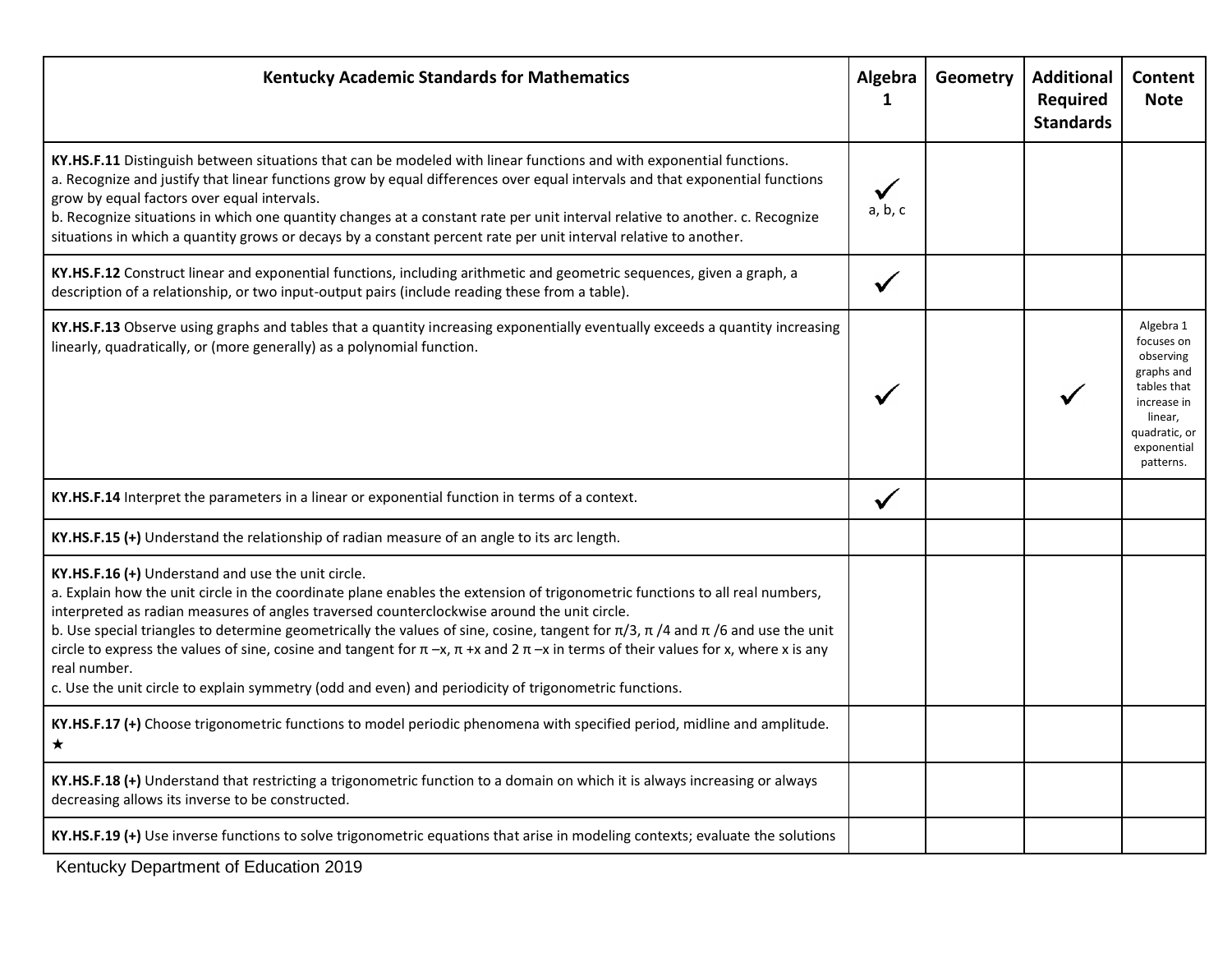| <b>Kentucky Academic Standards for Mathematics</b>                                                                                                                                                                                                                                                                                                                                                                                                                                                                                       | Algebra<br>$\mathbf 1$ | Geometry | <b>Additional</b><br>Required<br><b>Standards</b> | Content<br><b>Note</b> |
|------------------------------------------------------------------------------------------------------------------------------------------------------------------------------------------------------------------------------------------------------------------------------------------------------------------------------------------------------------------------------------------------------------------------------------------------------------------------------------------------------------------------------------------|------------------------|----------|---------------------------------------------------|------------------------|
| using technology and interpret them in terms of the context. ★                                                                                                                                                                                                                                                                                                                                                                                                                                                                           |                        |          |                                                   |                        |
| KY.HS.F.20 (+) Proving identities and formulas within the context of trigonometry.<br>a. Prove the Pythagorean identity and use it to find $sin(\theta)$ , $cos(\theta)$ , or $tan(\theta)$ given $sin(\theta)$ , $cos(\theta)$ , or $tan(\theta)$ and the quadrant of<br>the angle.<br>b. Prove the addition and subtraction formulas for sine, cosine and tangent and use them to solve problems                                                                                                                                       |                        |          |                                                   |                        |
| KY.HS.G.1 Know and apply precise definitions of the language of Geometry:<br>a. Understand properties of line segments, angles and circle.<br>b. Understand properties of and differences between perpendicular and parallel lines.                                                                                                                                                                                                                                                                                                      |                        | a, b     |                                                   |                        |
| KY.HS.G.2 Representing transformations in the plane.<br>a. Describe transformations as functions that take points in the plane as inputs and give other points as outputs<br>b. Compare transformations that preserve distance and angle measures to those that do not.<br>c. Given a rectangle, parallelogram, trapezoid, or regular polygon, formally describe the rotations and reflections that carry it<br>onto itself, using properties of these figures.                                                                          |                        | a, b, c  |                                                   |                        |
| KY.HS.G.3 (+) Develop formal definitions of rotations, reflections and translations in terms of angles, circles, perpendicular<br>lines, parallel lines and line segments                                                                                                                                                                                                                                                                                                                                                                |                        |          |                                                   |                        |
| KY.HS.G.4 Understand the effects of transformations of geometric figures.<br>a. Given a geometric figure and a rotation, reflection, or translation, draw the transformed figure.<br>b. Specify a sequence of transformations that will carry a given figure onto another.<br>c. Use geometric descriptions of rigid motions to transform figures and to predict the effect of a given rigid motion on a<br>given figure. Given two figures, use the definition of congruence in terms of rigid motions to decide if they are congruent. |                        | a, b, c  |                                                   |                        |
| KY.HS.G.5 Know and apply the concepts of triangle congruence:<br>a. Use the definition of congruence in terms of rigid motions to show that two triangles are congruent if and only if<br>corresponding pairs of sides and corresponding pairs of angles are congruent.<br>b. Explain how the criteria for triangle congruence (ASA, SAS and SSS) follow from the definition of congruence in terms of<br>rigid motions.                                                                                                                 |                        | a. b     |                                                   |                        |
| KY.HS.G.6 Apply theorems for lines, angles, triangles, parallelograms.                                                                                                                                                                                                                                                                                                                                                                                                                                                                   |                        |          |                                                   |                        |
| KY.HS.G.7 Prove theorems about geometric figures.<br>a. Construct formal proofs to justify theorems for lines, angles and triangles.<br>b. (+) Construct formal proofs to justify theorems for parallelograms.                                                                                                                                                                                                                                                                                                                           |                        |          |                                                   |                        |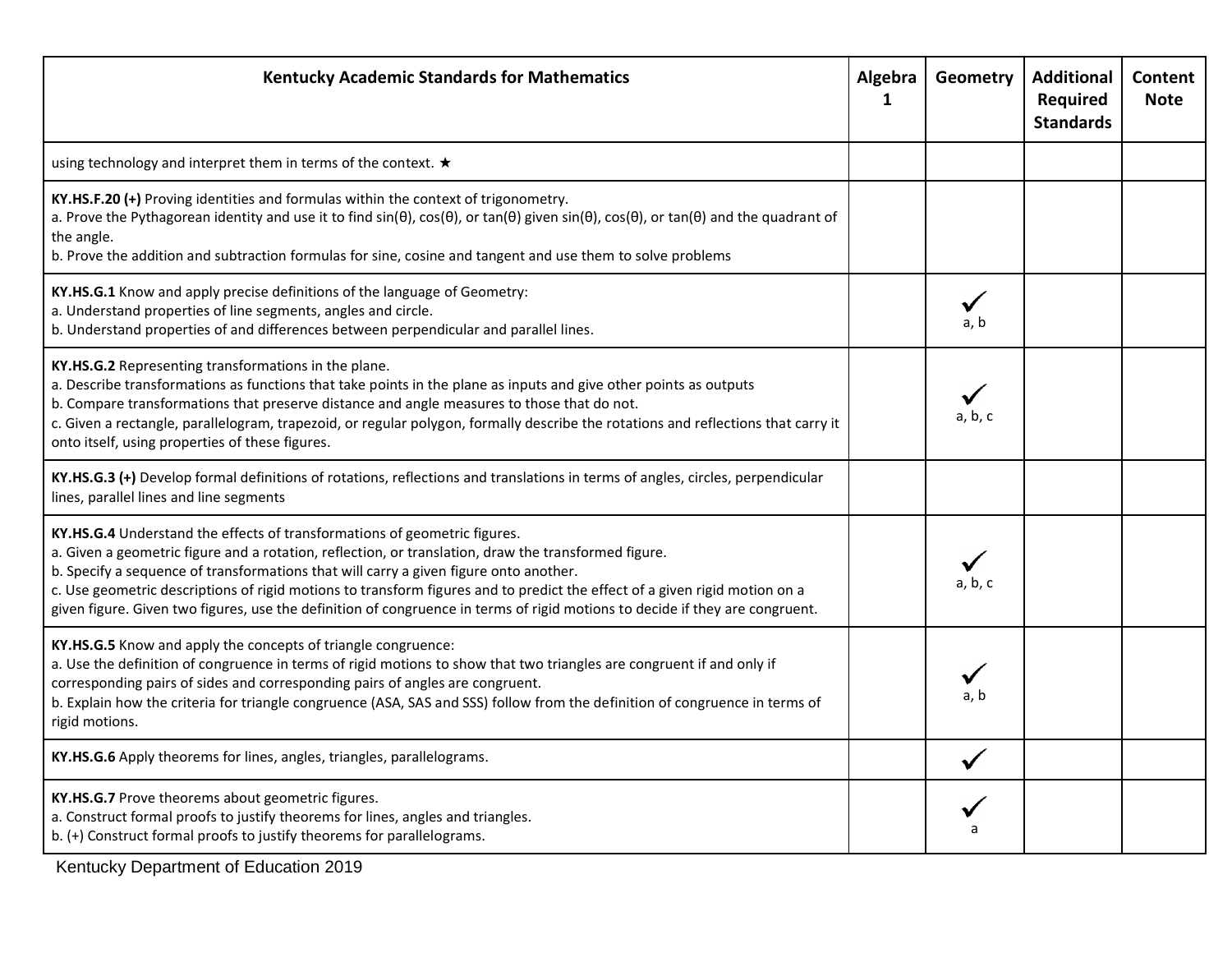| <b>Kentucky Academic Standards for Mathematics</b>                                                                                                                                                                                                                                                                                                                                                                                                                           | Algebra<br>1 | <b>Geometry</b> | <b>Additional</b><br><b>Required</b><br><b>Standards</b> | Content<br><b>Note</b> |
|------------------------------------------------------------------------------------------------------------------------------------------------------------------------------------------------------------------------------------------------------------------------------------------------------------------------------------------------------------------------------------------------------------------------------------------------------------------------------|--------------|-----------------|----------------------------------------------------------|------------------------|
| KY.HS.G.8 Create and apply geometric constructions.<br>a. Make formal geometric constructions with a variety of tools and methods.<br>b. Apply basic construction procedures to construct more complex figures.                                                                                                                                                                                                                                                              |              | a, b            |                                                          |                        |
| KY.HS.G.9 Understand properties of dilations.<br>a. Verify the properties that result from that dilations given by a center and a scale factor.<br>b. Verify that a dilation produces an image that is similar to the pre-image.                                                                                                                                                                                                                                             |              | a, b            |                                                          |                        |
| KY.HS.G.10 Apply the properties of similarity transformations to establish the AA criterion for two triangles to be similar.                                                                                                                                                                                                                                                                                                                                                 |              |                 |                                                          |                        |
| KY.HS.G.11 Understand theorems about triangles.<br>a. Apply theorems about triangles.<br>b. (+) Prove theorems about triangles.<br>c. Use similarity criteria for triangles to solve problems and to prove relationships in geometric figures.                                                                                                                                                                                                                               |              | a, c            |                                                          |                        |
| KY.HS.G.12 Understand properties of right triangles.<br>a. Understand that by similarity, side ratios in right triangles are properties of the angles in the triangle, leading to definitions<br>of trigonometric ratios for acute angles (sine, cosine and tangent).<br>b. Explain and use the relationship between the sine and cosine of complementary angles.<br>c. Use trigonometric ratios and the Pythagorean Theorem to solve right triangles in applied problems. * |              | a, b, c         |                                                          |                        |
| KY.HS.G.13 (+) Derive the formula $A = 1/2$ ab sin(C) for the area of a triangle by drawing an auxiliary line from a vertex<br>perpendicular to the opposite side.                                                                                                                                                                                                                                                                                                           |              |                 |                                                          |                        |
| KY.HS.G.14 (+) Understand and apply the Law of Sines and the Law of Cosines.<br>a. Use the Law of Sines and Cosines to find unknown measurements in right and non-right triangles.<br>b. Prove the Laws of Sines and Cosines and use them to solve problems.                                                                                                                                                                                                                 |              |                 |                                                          |                        |
| KY.HS.G.15 Verify using dilations that all circles are similar.                                                                                                                                                                                                                                                                                                                                                                                                              |              |                 |                                                          |                        |
| KY.HS.G.16 Identify and describe relationships among angles and segments within the context of circles involving:<br>a. Recognize differences between and properties of inscribed, central and circumscribed angles.<br>b. Understand relationships between inscribed angles and the diameter of a circle.<br>c. Understand the relationship between the radius of a circle and the line drawn through the point of tangency on that<br>radius.                              |              | a, b            |                                                          |                        |
| KY.HS.G.17 (+) Apply basic construction procedures within the context of a circle.                                                                                                                                                                                                                                                                                                                                                                                           |              |                 |                                                          |                        |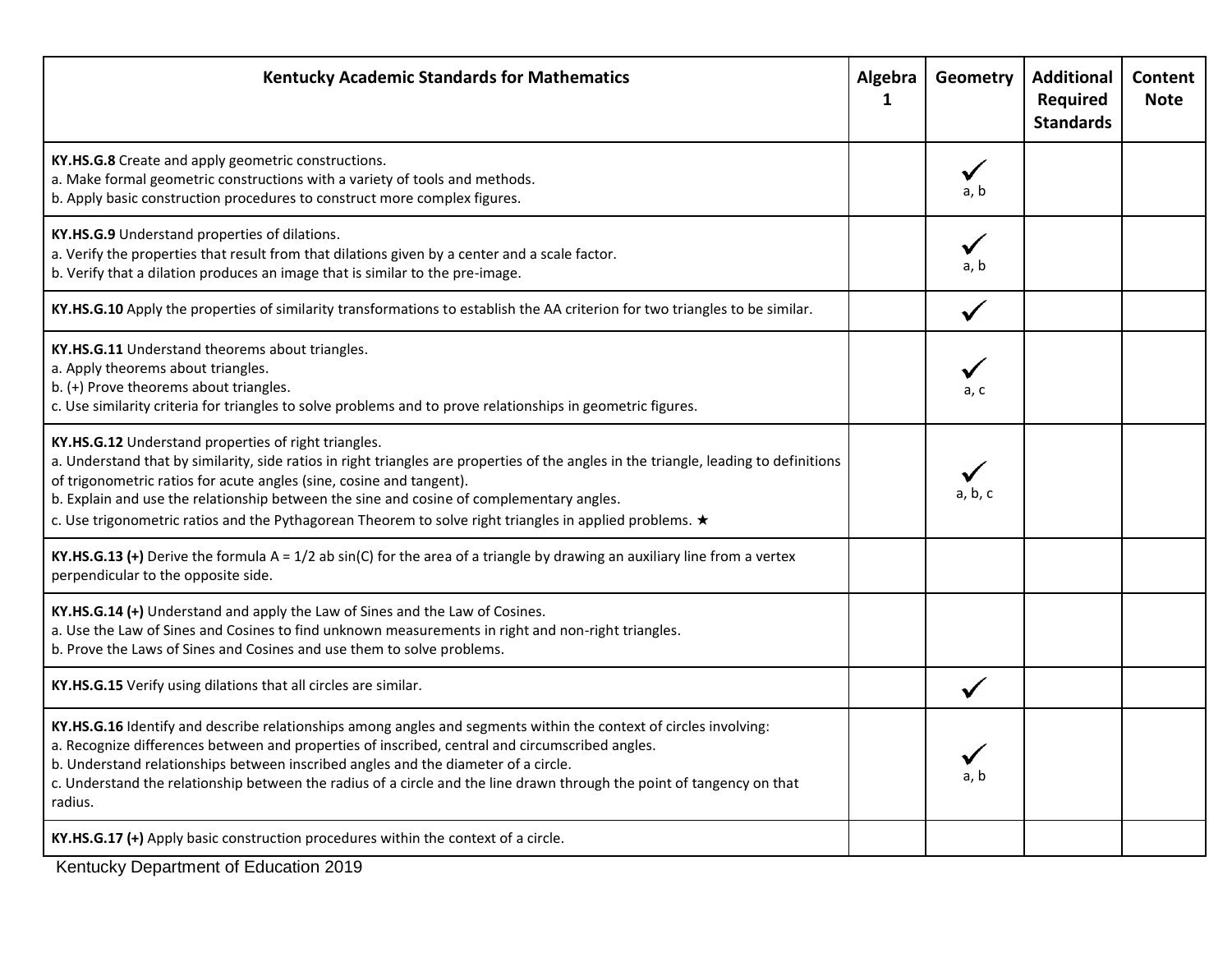| <b>Kentucky Academic Standards for Mathematics</b>                                                                                                                                                                                                                                                                                                                                                                                                        | Algebra<br>1 | Geometry | <b>Additional</b><br>Required<br><b>Standards</b> | Content<br><b>Note</b> |
|-----------------------------------------------------------------------------------------------------------------------------------------------------------------------------------------------------------------------------------------------------------------------------------------------------------------------------------------------------------------------------------------------------------------------------------------------------------|--------------|----------|---------------------------------------------------|------------------------|
| a. Construct the inscribed and circumscribed circles of a triangle.<br>b. Construct a tangent line from a point outside a given circle to the circle.                                                                                                                                                                                                                                                                                                     |              |          |                                                   |                        |
| KY.HS.G.18 (+) Understand the relationship between an intercepted arc length within a circle and the radius of the circle.<br>a. Derive using similarity the fact that the length of the arc intercepted by an angle is proportional to the radius. Derive the<br>formula for the area of a sector.<br>b. Define the radian measure of the angle as the measure of a central angle that intercepts an arc equal in length to the<br>radius of the circle. |              |          |                                                   |                        |
| KY.HS.G.19 Understand the relationship between the algebraic form and the geometric representation of a circle.<br>a. Write the equation of a circle of given center and radius using the Pythagorean Theorem.<br>b. (+) Derive and write the equation of a circle of given center and radius using the Pythagorean Theorem.<br>c. (+) Complete the square to find the center and radius of a circle given by an equation.                                |              |          |                                                   |                        |
| KY.HS.G.20 (+) Derive the equations of conic sections.<br>a. Derive the equation of a parabola given a focus and directrix.<br>b. Derive the equations of ellipses and hyperbolas given the foci, using the fact that the sum or difference of distances from<br>the foci is constant.                                                                                                                                                                    |              |          |                                                   |                        |
| KY.HS.G.21 Use coordinates to justify and prove simple geometric theorems algebraically.                                                                                                                                                                                                                                                                                                                                                                  |              |          |                                                   |                        |
| KY.HS.G.22 Justify and apply the slope criteria for parallel and perpendicular lines and use them to solve geometric<br>problems.                                                                                                                                                                                                                                                                                                                         |              |          |                                                   |                        |
| KY.HS.G.23 Find measurements among points within the coordinate plane.<br>a. Use points from the coordinate plane to find the coordinates of a midpoint of a line segment and the distance between<br>the endpoints of a line segment.<br>b. Find the point on a directed line segment between two given points that partitions the segment in a given ratio.                                                                                             |              | a, b     |                                                   |                        |
| KY.HS.G.24 Use coordinates within the coordinate plane to calculate measurements of two dimensional figures.<br>a. Compute the perimeters of various polygons.<br>b. Compute the areas of triangles, rectangles and other quadrilaterals. *                                                                                                                                                                                                               |              | a, b     |                                                   |                        |
| KY.HS.G.25 Analyze and determine the validity of arguments for the formulas for the various figures and shapes.<br>a. Finding the circumference and area of a circle.<br>b. Finding the volume of a sphere, prism, cylinder, pyramid and cone.                                                                                                                                                                                                            |              | a, b     |                                                   |                        |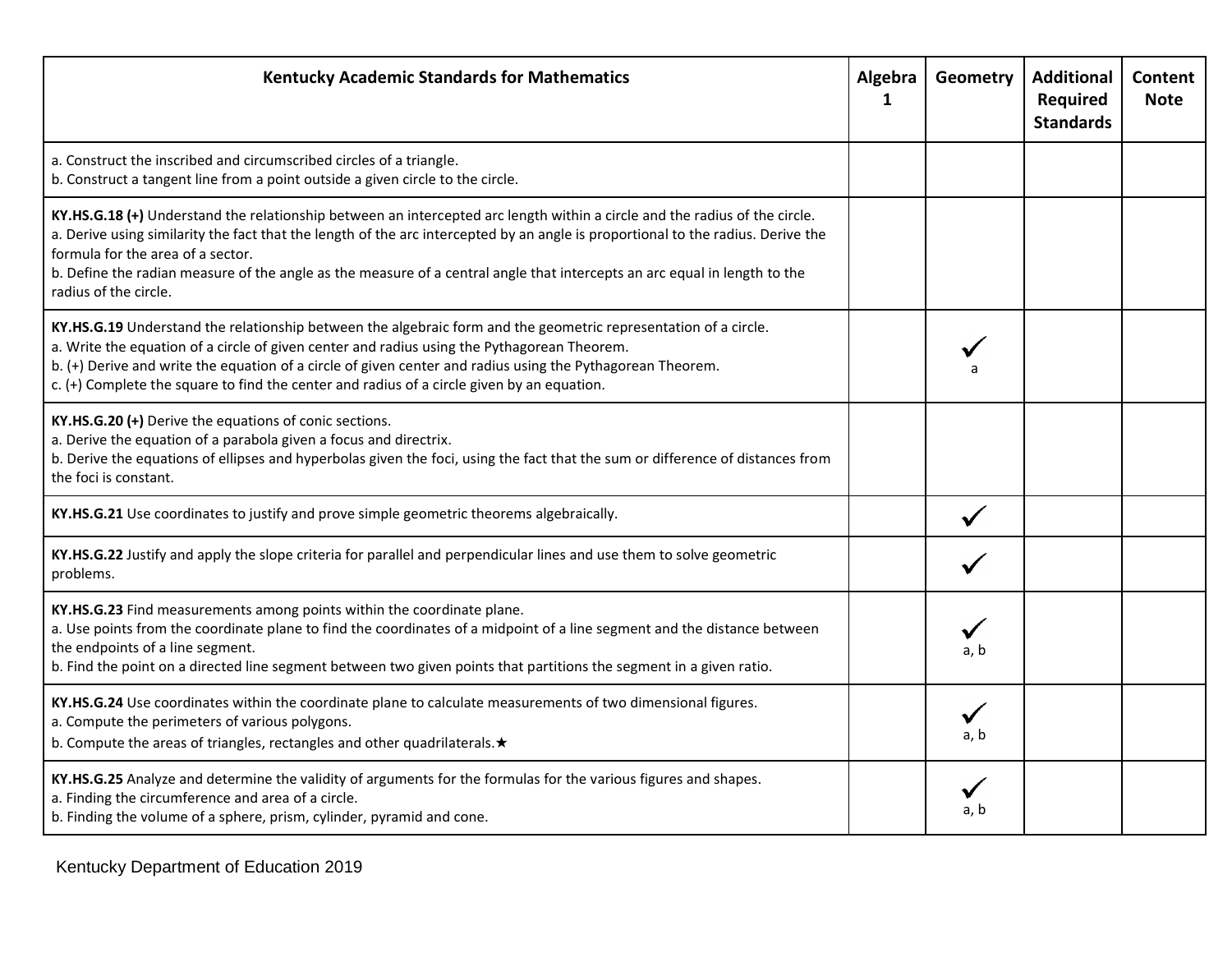| <b>Kentucky Academic Standards for Mathematics</b>                                                                                                                                                                                                                                                                                                                                                                 | Algebra<br>1 | Geometry | <b>Additional</b><br>Required<br><b>Standards</b> | Content<br><b>Note</b> |
|--------------------------------------------------------------------------------------------------------------------------------------------------------------------------------------------------------------------------------------------------------------------------------------------------------------------------------------------------------------------------------------------------------------------|--------------|----------|---------------------------------------------------|------------------------|
| KY.HS.G.26 (+) Give an informal argument using Cavalieri's principle for the formulas for the volume of a sphere and other<br>solid figures.                                                                                                                                                                                                                                                                       |              |          |                                                   |                        |
| KY.HS.G.27 Use volume formulas to solve problems for cylinders, pyramids, cones, spheres, prisms ★                                                                                                                                                                                                                                                                                                                 |              |          |                                                   |                        |
| KY.HS.G.28 Identify the shapes of two-dimensional cross-sections of three-dimensional objects and identify three-<br>dimensional objects generated by rotations of two-dimensional objects.                                                                                                                                                                                                                        |              |          |                                                   |                        |
| KY.HS.G.29 Use geometric shapes, their measures and their properties to describe objects in real world settings.                                                                                                                                                                                                                                                                                                   |              |          |                                                   |                        |
| KY.HS.G.30 Apply concepts of density based on area and volume in modeling situations, using appropriate units of<br>measurement.                                                                                                                                                                                                                                                                                   |              |          |                                                   |                        |
| KY.HS.G.31 Apply geometric methods to solve design problems. ★                                                                                                                                                                                                                                                                                                                                                     |              |          |                                                   |                        |
| KY.HS.SP.1 Represent the distribution of data with plots on the real number line (stem plots, dot plots, histograms and box<br>plots).                                                                                                                                                                                                                                                                             |              |          |                                                   |                        |
| KY.HS.SP.2 Use statistics appropriate to the shape of the numerical data distribution to compare center (median, mean) and<br>spread (interquartile range when comparing medians and standard deviation when comparing means) of different data<br>distributions.                                                                                                                                                  |              |          |                                                   |                        |
| KY.HS.SP.3 Interpret differences in shape, center and spread in the context of the distributions of the numerical data,<br>accounting for the presence and possible effects of extreme data points (outliers).                                                                                                                                                                                                     |              |          |                                                   |                        |
| KY.HS.SP.4 (+) When appropriate, fit a normal distribution to a numerical data set for given mean and standard deviation<br>and then estimate population percentages using the Empirical Rule and recognize that there are data sets for which such a<br>procedure is not appropriate.                                                                                                                             |              |          |                                                   |                        |
| KY.HS.SP.5 Summarize categorical data for two or more categories in frequency tables. Calculate and interpret joint,<br>marginal and conditional relative frequencies (probabilities) in the context of the data, recognizing possible associations and<br>trends in the data.                                                                                                                                     |              |          |                                                   |                        |
| KY.HS.SP.6 Represent data on two quantitative variables on a scatter plot and describe how the explanatory and response<br>variables are related.<br>a. Calculate an appropriate mathematical model, or use a given mathematical model, for data to solve problems in context.<br>b. Informally assess the fit of a model (through calculating correlation for linear data, plotting, calculating and/or analyzing | a, b         |          |                                                   |                        |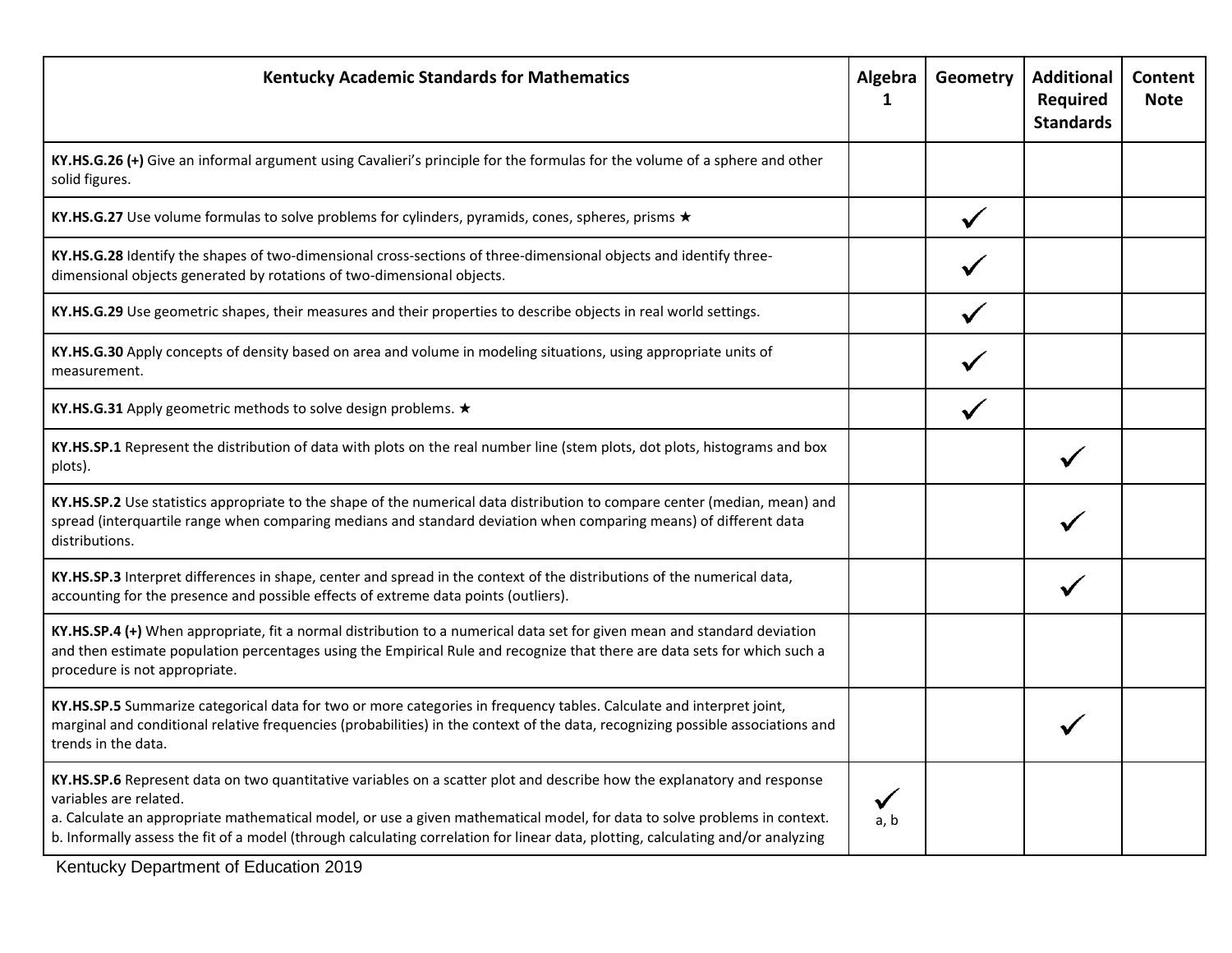| <b>Kentucky Academic Standards for Mathematics</b>                                                                                                                                                                                                                                                                                                                                                                                               | Algebra<br>1 | Geometry | <b>Additional</b><br>Required<br><b>Standards</b> | Content<br><b>Note</b> |
|--------------------------------------------------------------------------------------------------------------------------------------------------------------------------------------------------------------------------------------------------------------------------------------------------------------------------------------------------------------------------------------------------------------------------------------------------|--------------|----------|---------------------------------------------------|------------------------|
| residuals).                                                                                                                                                                                                                                                                                                                                                                                                                                      |              |          |                                                   |                        |
| KY.HS.SP.7 Interpret the slope (rate of change) and the intercept (constant term) of a linear model in the context of the<br>data.                                                                                                                                                                                                                                                                                                               | $\checkmark$ |          |                                                   |                        |
| KY.HS.SP.8 Understand the role and purpose of correlation in linear regression.<br>a. Use technology to compute correlation coefficient of a linear fit.<br>b. Interpret the meaning of the correlation within the context of the data.<br>c. Describe the limitations of correlation when establishing causation.                                                                                                                               | a, b, c      |          |                                                   |                        |
| KY.HS.SP.9 Understand statistics as a process for making inferences and justifying conclusions about population parameters<br>based on a random sample from that population.                                                                                                                                                                                                                                                                     |              |          |                                                   |                        |
| KY.HS.SP.10 Decide if a specified model is consistent with the results from a simulation.                                                                                                                                                                                                                                                                                                                                                        |              |          |                                                   |                        |
| KY.HS.SP.11 Recognize the purposes of and differences among sample surveys, experiments and observational studies;<br>explain how randomization relates to each.                                                                                                                                                                                                                                                                                 |              |          |                                                   |                        |
| KY.HS.SP.12 Use data from a sample survey to estimate a population mean or proportion and explain how bias may be<br>involved in the process.                                                                                                                                                                                                                                                                                                    |              |          |                                                   |                        |
| KY.HS.SP.13 Use data from a randomized experiment to compare two treatments; use simulations to decide if differences<br>between estimates or statistics are significant.                                                                                                                                                                                                                                                                        |              |          |                                                   |                        |
| KY.HS.SP.14 Describe events as subsets of a sample space. Use characteristics (or categories) of the outcomes, such as, as<br>unions, "A or B," that are mutually exclusive events and as unions, "A or B," that are non-mutually exclusive events and as<br>intersections, "A and B," and as complements of other events, "not A" to calculate basic probabilities.                                                                             |              |          |                                                   |                        |
| KY.HS.SP.15 Understand the concept of independence.<br>a. Understand that two events A and B are independent if the probability of A and B occurring together is the product of<br>their individual probabilities, P(A) x P(B)<br>b. (+) Determine whether two events are independent and provide a justification to support the decision.<br>c. Recognize and explain the concept of independence in everyday language and everyday situations. |              |          | a. c                                              |                        |
| KY.HS.SP.16 Understand the concept of conditional probability.<br>a. Understand the conditional probability of A given B as P(A and B)/P(B).<br>b. (+) Interpret independence of A and B as saying that the conditional probability of A given B is the same as the probability                                                                                                                                                                  |              |          | a, c, d                                           |                        |